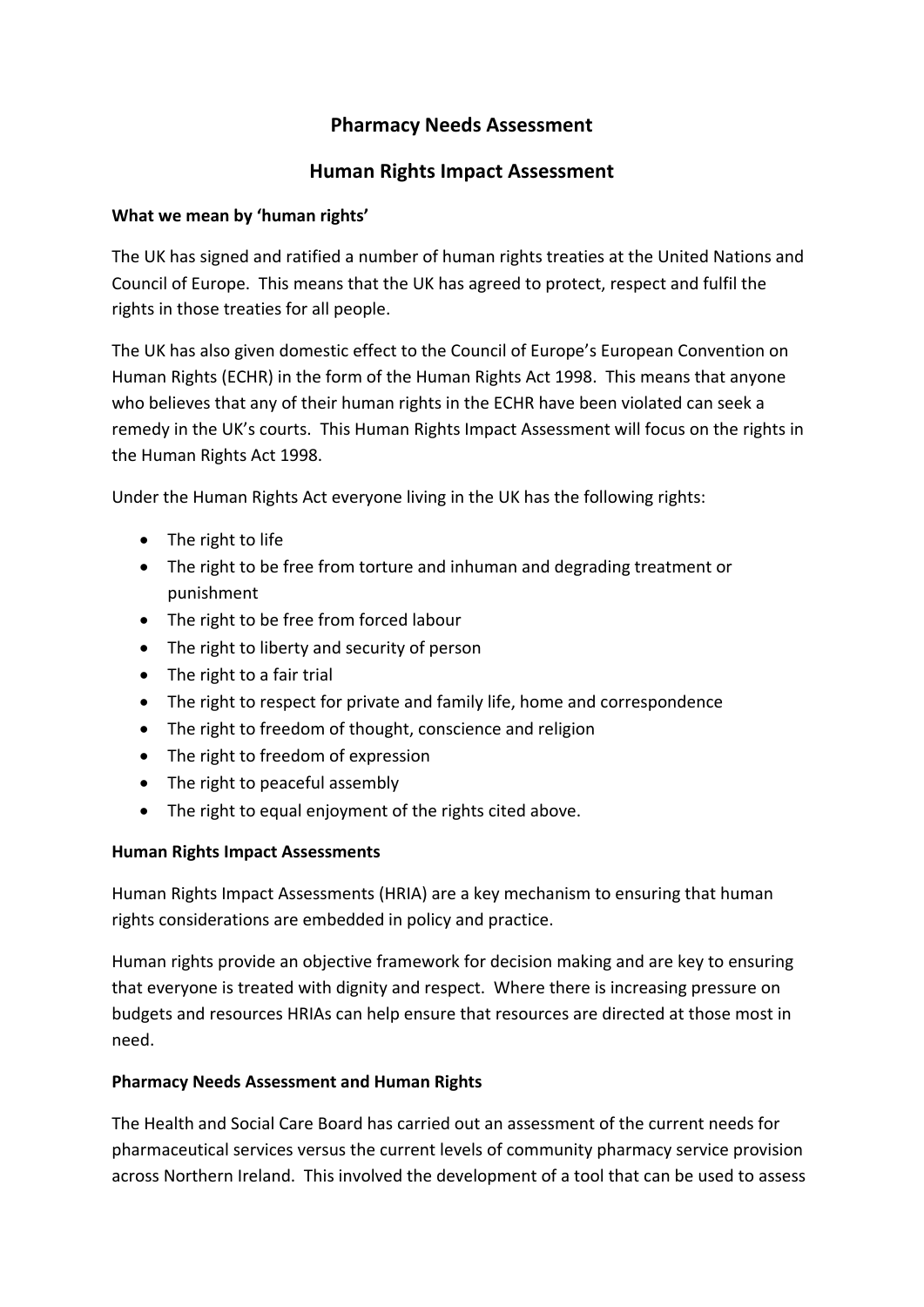need and provision of pharmaceutical services in defined localities, as well as facilitating benchmarking analysis. The Health and Social Care Board is currently seeking views on whether we have measured these factors correctly. The final report 'Pharmacy Needs Assessment', outlines the factors used to determine need and is available at [Pharmacy Needs](http://www.hscboard.hscni.net/get-involved/consultations/pna/)  [Assessment \(PNA\) -](http://www.hscboard.hscni.net/get-involved/consultations/pna/) HSCB (hscni.net).

The Health and Social Care Board is committed to ensuring that equality and human rights are protected and promoted when health and social care services are being commissioned and delivered. Issues such as where, when and how certain services are available are key to ensuring that human rights and equality are respected and promoted. In addition, the barriers that some people might face in accessing services must be recognised and removed wherever possible.

Where, when and how people can access pharmaceutical services is an important part of healthcare provision.

The human rights that *may be* impacted by how applications for pharmacies are approved is the right to respect for private and family life (Article 8, ECHR) **with** the right to equal enjoyment of human rights (Article 14, ECHR). This right is broad in its scope. It protects people from disproportionate and unnecessary surveillance, from restrictions on where someone might choose to live or who they meet. In the context of healthcare, services must be effectively regulated and provided in a manner that promotes equality of outcomes.

Where people cannot access essential medicines and experience severe ill health as a result it may impact on their right to respect for private and family life.

Where people must travel long distances to get to a pharmacy to seek advice or medicines to the point that it causes physical or mental hardship it may impact on their right to respect for private and family life.

Where this hardship is a result of the public authority failing to take account of or make adjustments for a protected characteristic such as a disability or gender it may also impact on a person's right to equal enjoyment of human rights.

This might be particularly relevant for people with disabilities, people on low incomes and people in rural areas. For these reasons it is very important that any tool intended to assist in decision making around which locations require more pharmacies are cognisant of the barriers people may face in accessing pharmaceutical services.

The HSCB has given robust consideration to the barriers and issues impacting on people's access to pharmaceutical services. In devising the tool we have strived to ensure that data on protected characteristics is available to the Pharmacy Practice Committee, in an accessible format, and that it forms a central part of their assessment of whether the